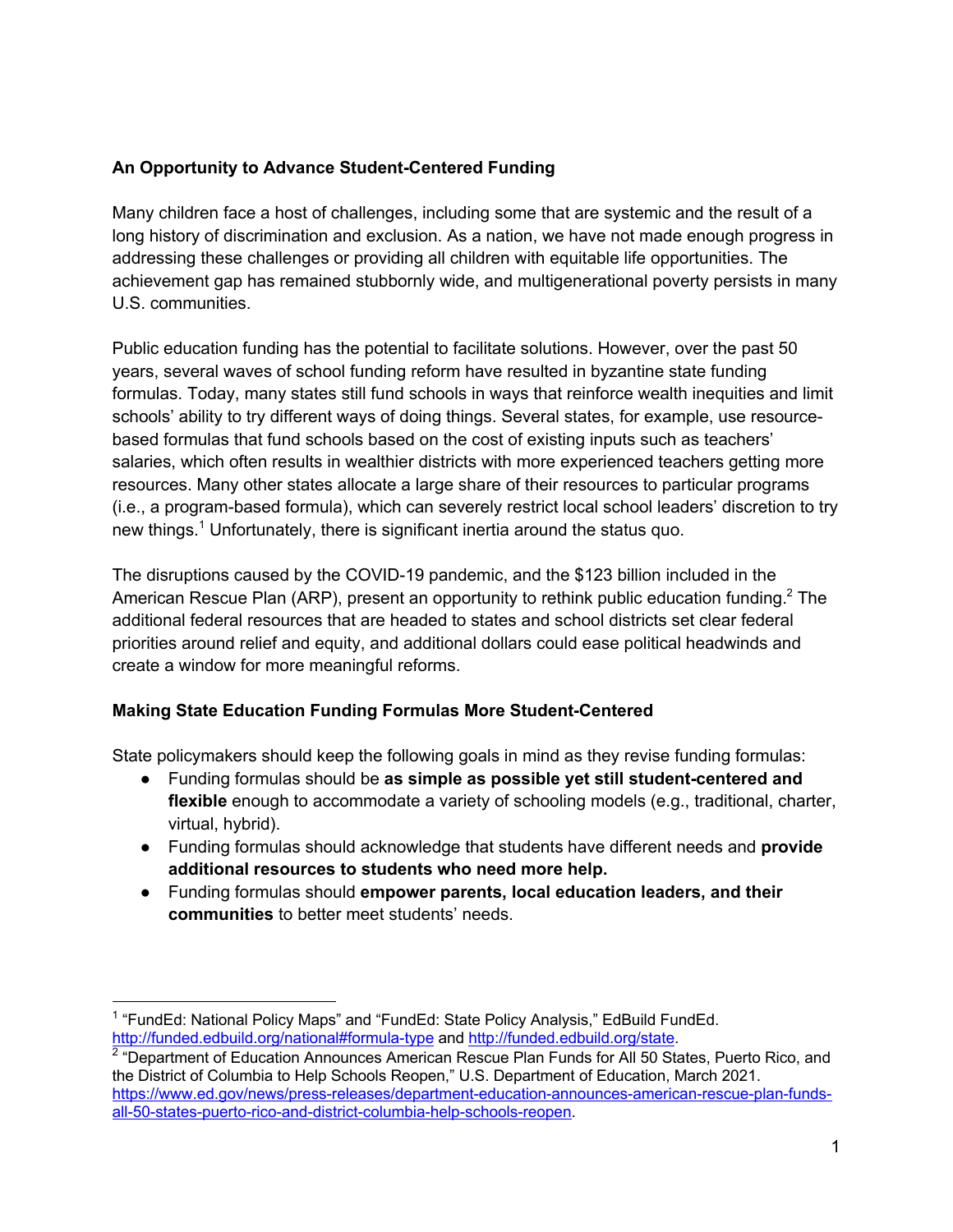Student-centered funding can help achieve these goals, but efforts to change funding formulas are often stymied by politics. Changes to existing funding models are likely to increase funding for some districts and decrease funding for others, and school districts will fight tooth and nail to keep from being on the losing end. As a result, policymakers can generally muster support for only minor tweaks or overall funding increases rather than more substantial changes.

The infusion of ARP dollars to state education agencies' (SEAs) and local education agencies' (LEAs) budgets creates an opportunity to ease the transition to a more student-centered funding model. ARP funding is significant—equivalent to nearly 20 percent of total annual education spending from federal, state, and local sources. State education agencies are set to receive 10 percent of this funding, while local education agencies will receive the remaining 90 percent in proportion to their Title I funding.<sup>3</sup> The ARP legislation also includes two provisions meant to protect districts, especially high-need districts, from substantial reductions in state aid. The legislation requires that states maintain their education funding effort as a percent of overall spending (i.e., maintenance-of-effort) and that any per-pupil spending reductions for high-need districts be less than the state average reduction (i.e., maintenance-of-equity).

Given the large influx of federal funding and the focus on funding equity, states could implement a more student-centered funding formula, using the ARP dollars allocated to SEAs to increase funding immediately for high-need students. Since ARP dollars could be used to increase funding for high-need students, states could phase in any reductions for wealthier districts over a multiyear period under the new formula, giving these districts more time to adapt without breaking state budgets.

Policymakers should seize the opportunity for funding reform by:

## *1. Allocating more resources to the students who need the most help through weighted student funding*

Determining the right combination of resources to meet every child's needs is subjective and highly context dependent, especially considering the unique needs of children of color, lowincome children, English language learners, immigrant children, homeless children, children in foster care, and children in the judicial system. However, based on the evidence around student need, policymakers ought to devote more resources to helping these students succeed.

Weighted student funding provides resources to districts based on the number of students enrolled and their specific characteristics. To implement weighted student funding:

● Policymakers in states that do not have weighted student-funding formulas should adopt them, allocating a base dollar amount to fund each student's education and weighting

<sup>3</sup> Jennifer O'Neal Schiess, *American Rescue Plan Act of 2021: Analysis of Funding for Education, Children, and Families*, Bellwether Education Partners, March 2021. https://bellwethereducation.org/sites/default/files/American%20Rescue%20Plan%20Act%20of%202021\_ %20Analysis%20of%20Funding%20for%20Education%2C%20Children%2C%20and%20Families\_0.pdf.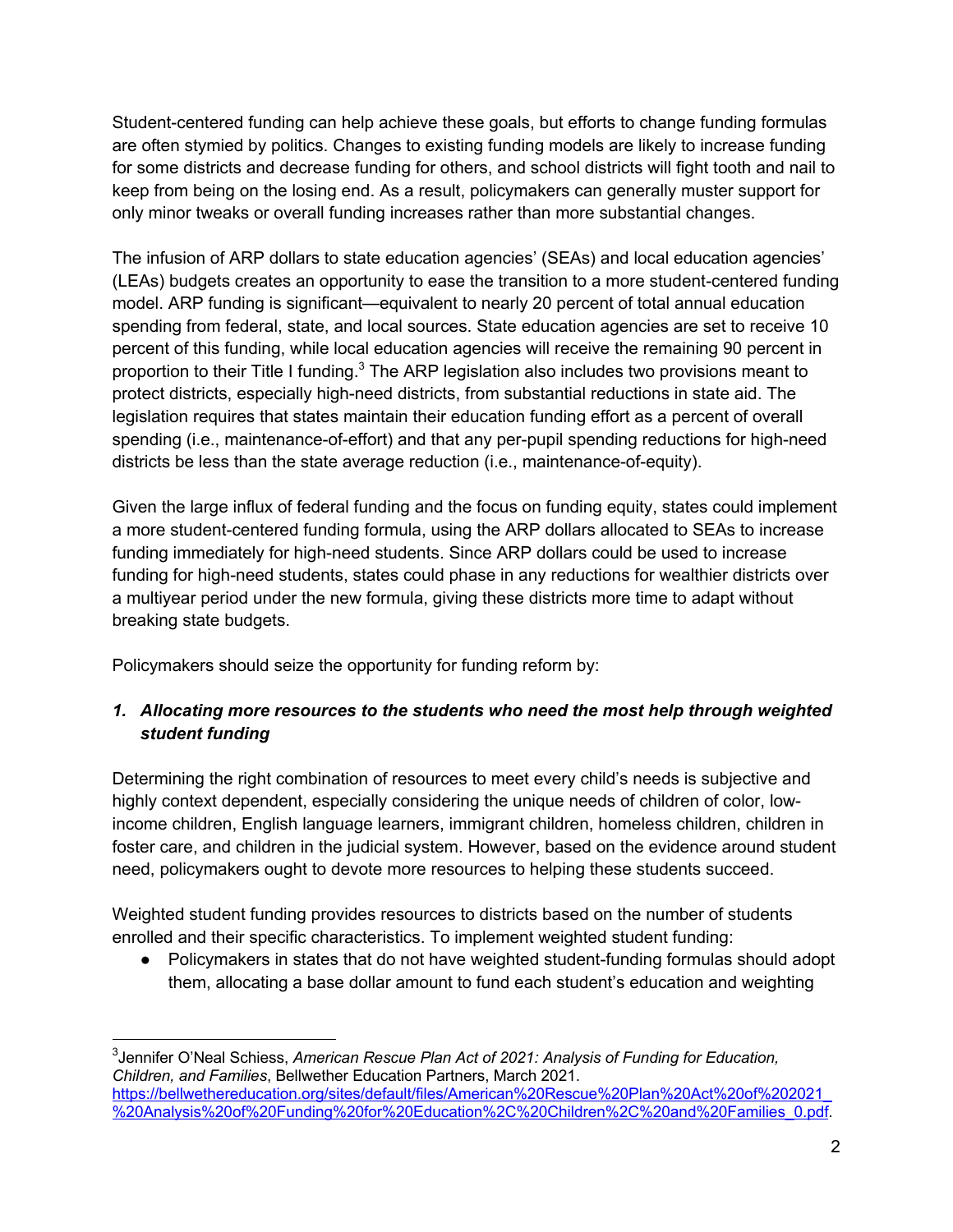those amounts to provide additional funding to students who have additional needs (e.g., low-income students, English language learners, etc.).

• Policymakers in states that currently use weighted student funding should consider increasing student weights to allocate more resources to students who need more help, especially as they make up for school time lost to the COVID-19 pandemic.

Adopting or strengthening weighted student-funding formulas not only will make education funding more student-centered but also will help states satisfy the ARP's maintenance-of-equity provision described above.

# *2. Empowering school leaders to decide the best way to spend funds, and improving transparency and accountability for how they do so*

Programmatic or resource-based funding limits how districts can use resources. But, given the context-dependent nature of student need, policymakers are not well-positioned to know how best to serve all children. Weighted student funding allows local leaders, working together with parents, to determine how to meet students' needs.

Of course, creating a more student-centered funding system does not guarantee better outcomes. Our history provides many examples in which jurisdictions dedicated more resources to education or adopted promising new funding approaches, but the potential of those changes was squandered, leaving children in circumstances similar to those before. To help alleviate this challenge, a more student-centered approach to education funding must be paired with greater transparency and accountability.

In adopting weighted student funding, policymakers should:

- Limit restrictions on how resources can be used at the local level and empower district/school leaders to make important choices around how money is spent.
- Hold district/school leaders accountable for the resulting changes in student outcomes by strengthening reporting around how money is being spent, how schools are performing, and what outcomes are being achieved.
- Ensure transparency so that parents, community members, and other education stakeholders have the information they need to understand and assess whether the district/school is spending resources efficiently and delivering better student outcomes.

# *3. Equitably funding students who choose different school types or schooling models*

Wealthy families have a wide array of choices for where to live and where to send their children to school, and within the district system, their tax dollars generally follow their children. However, public policy has often severely limited the schooling and housing options available to low-income children. Even when states offer different types of schools (e.g., district, charter, virtual), these alternative schooling models are not funded at the same level as traditional districts, putting students who choose to attend these schools at a resource disadvantage.